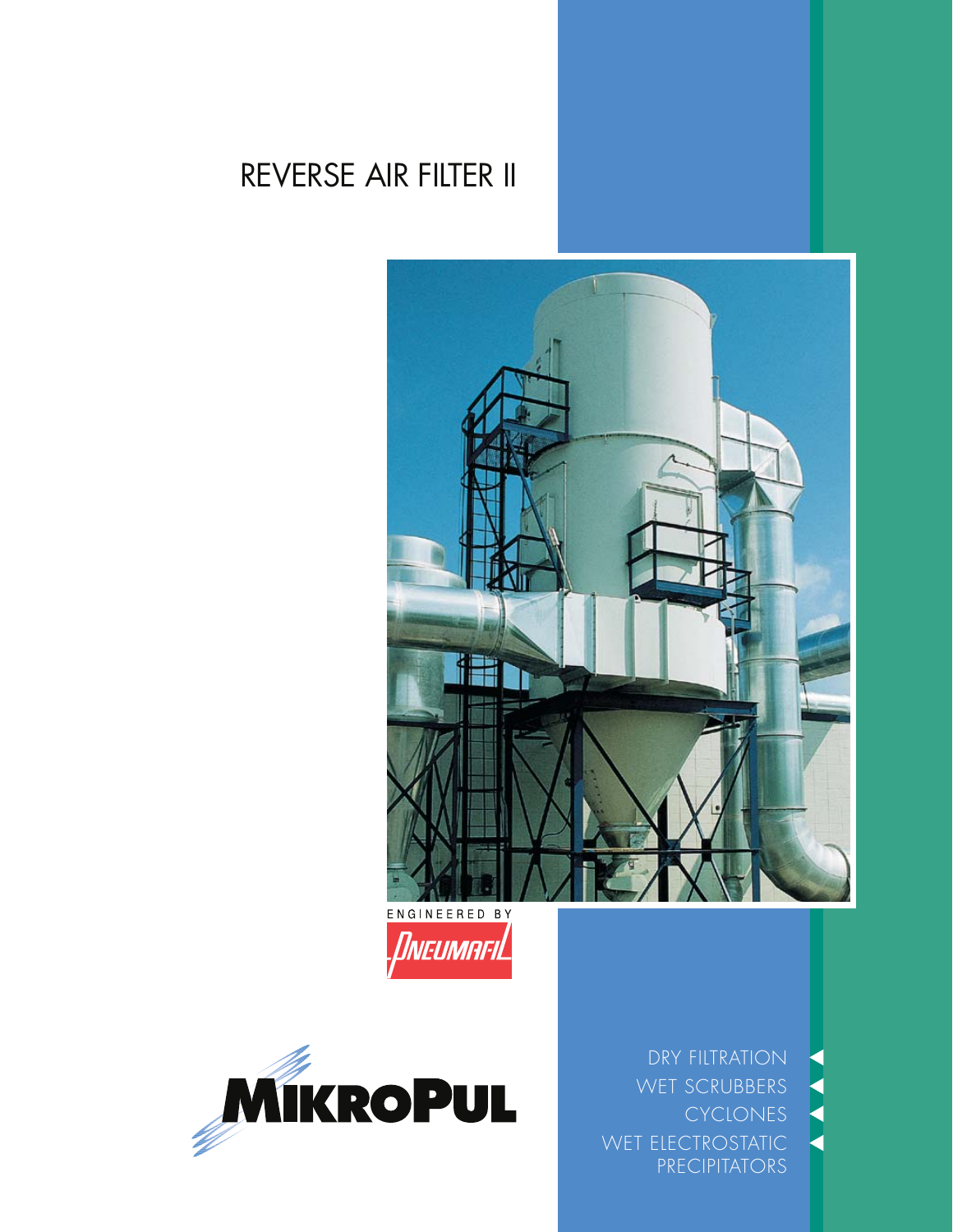# **OPERATION**

The RAF II utilizes two techniques to remove dust: cyclonic separation and media filtration. Dust laden air enters the filter through a low involute inlet *1* where it meets a deep particle deflector *2* . This combination causes a cyclonic downward deflection of larger particles to the hopper.

This separation step allows for very heavy dust loadings, reduces abrasion and lowers the energy requirement for removing remaining particles.

The air then passes through the filter bags *3* which filter out the remaining fine particles. The now clean air flows into a clean air plenum *4* and exits through an outlet duct for recycling or venting to atmosphere. The dust captured on the filter media is discharged into the hopper by the reverse air cleaning mechanism *5* .

#### **Features and Benefits**

#### **Energy Savings**

- Low pressure drop
- Low fan horsepower
- Efficient involute entry
- Recycled clean air

#### **Superior Operating Performance**

- Integral cleaning fan and manifold
- Conical 60° hopper

#### **Reduced Maintenance**

- Lighted, walk-in plenum
- Top bag removal
- Reverse flow fan (no PD pump)
- No valves, dampers, compressors
- Sectionalized, bolt-in tube sheets

*The reverse air cleaning mechanism is a patented feature of the RAFII, and provides unparalled performance.*

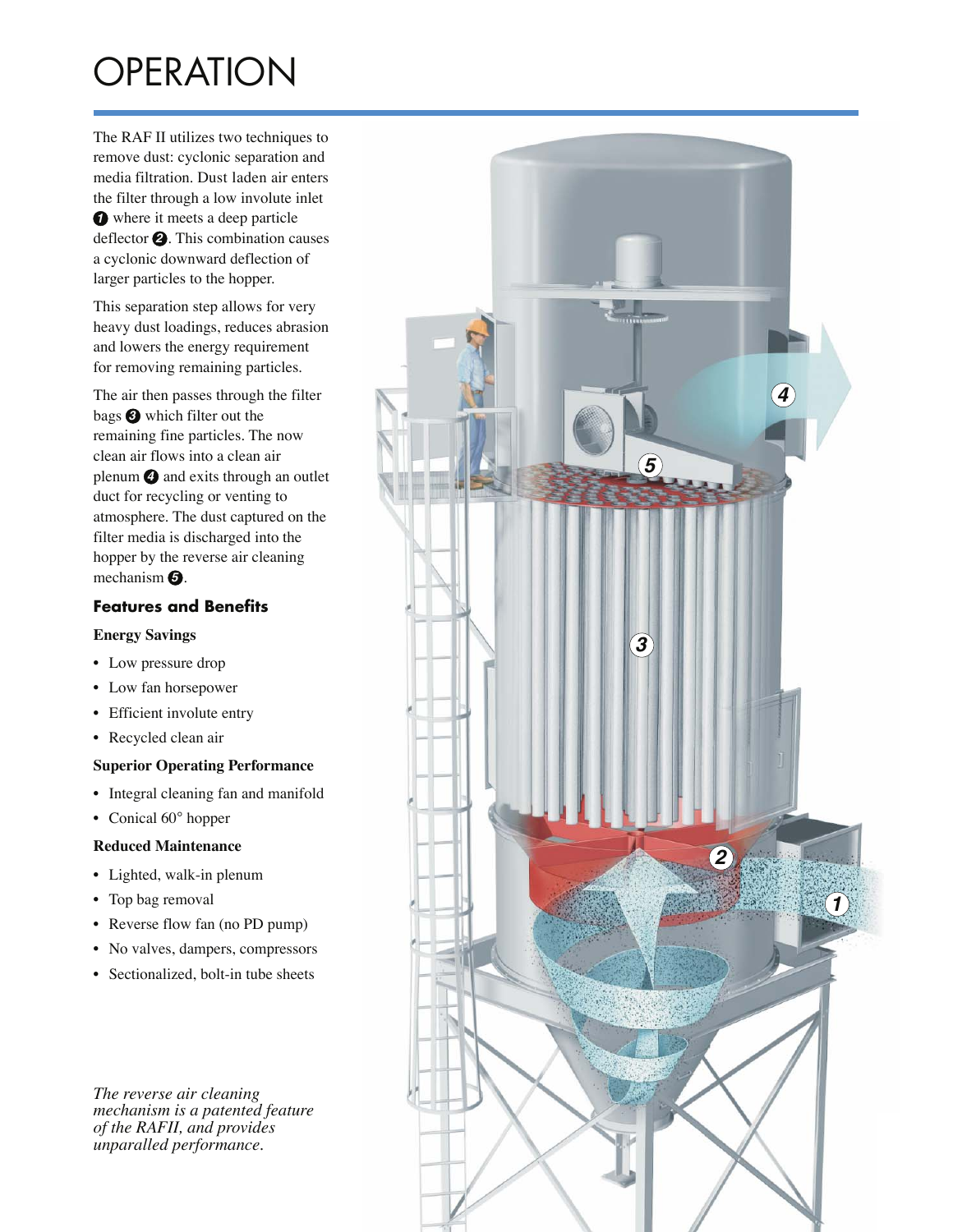### **Energy Savings**

A true evaluation of a dust control system should consider energy consumption as it applies to the complete filter system—and not merely to any one component. This is why all MikroPul dust filters are designed to function as an integral part of the total system in combination with its exceptional capabilities for reducing overall operating costs.

For example, our Reverse Air Filter II is cleaned by either an economical 5, 10, 15, or 20 hp motor and costs very little to operate. But more importantly, each bag is cleaned once every 120 seconds by utilizing the efficient reversed flow of processed air.

This complete and systematic cleaning dramatically reduces the pressure drop across the media as well as the load demands on the complete fan system. Systems that employ random air pump cleaning may require the same horsepower, but do not clean each bag every 120 seconds. Because of this, some bags can go for an extended time without cleaning, causing higher pressure drops across the media, which increases demands on the total fan system and ultimately leads to higher energy costs.

The MikroPul involute air entry expends less overall energy than a conventional air inlet. It allows heavy dust particles to drop out into the filter hopper. This initial separating out of larger dust particles results in greater energy savings and less wear and tear on filter bags. Each contributes to lower operating costs.

Additional energy savings are achieved by recycling plant air previously heated or cooled. Due to the short contact time of air passing through the filter, the cleaned air is not affected by outside temperatures, so no additional energy is expended to heat or cool make-up air.

#### **Reduced Maintenance**

All bag inspection and removal operations were designed to simplify maintenance procedures and keep maintenance costs down.

A viewing port and lighted plenum allows the operator to visually inspect the bag cleaning system from outside the filter.

The walk-in plenum permits top bag removal from the clean air side. This operation simply requires extracting the drop-in cage from the snap-in bag.

Our washable, wear-resistant bags are designed and constructed to deliver maximum efficiency. They are made of 16 oz. singed polyester felt with a 2 inch wear strip at the bottom to protect against abrasion.

#### **Special Features**

*Sectionalized, Bolted-In Tube Sheet*— If the filter tube sheet is damaged, it can be easily unbolted and removed through the plenum door. Filters that employ welded-in tube sheets require cutting and welding to remove damaged plates, in addition to replacing the entire mechanical section. This can result in considerable downtime and expense.

#### *Patented Reverse Air cleaning mechanism.*



*Integral Cleaning Fan and Manifold*— The MikroPul Reverse Air bag cleaning operation is accomplished by effectively using a simple reverse flow fan. The fan and manifold rotate above the tube sheet and filter bags, eliminating friction and metal-to-metal contact. There are no valves, dampers or compressors to maintain. And with the absence of compressed air, there is less risk of explosion because no additional oxygen is being introduced.

*Conical 60*° *Hopper*—prevents bridging and the need for any additional, expensive auger discharge. Each hopper is equipped with a large, bolted access door and flanged outlets.

#### **Rugged High Quality Construction and Finish**

Constructed of carbon steel, the RAF II can withstand  $\pm 20$ " W.G. and is suitable for severe environments. Filters are equipped with relief panels secured with safety chains of uneven lengths to reduce the possibility of the door becoming a projectile.

Our standard paint surface preparation meets SSPC-SP6 specifications. Every unit is primed (2.0-2.5 mils) inside and outside and finished outside with polyester epoxy paint (2.0-2.5 mils). This painting method has passed a 500 hour salt spray test.

Metallurgies, surface preparation and finish can be customized to suit your site or process requirements as necessary.

### **Options**

Many options are available, including:

- Additional bracing for higher pressure
- Explosion proof motors
- Special filter media
- Stainless steel construction
- Non-sparking or abrasion resistant air entry wear plates